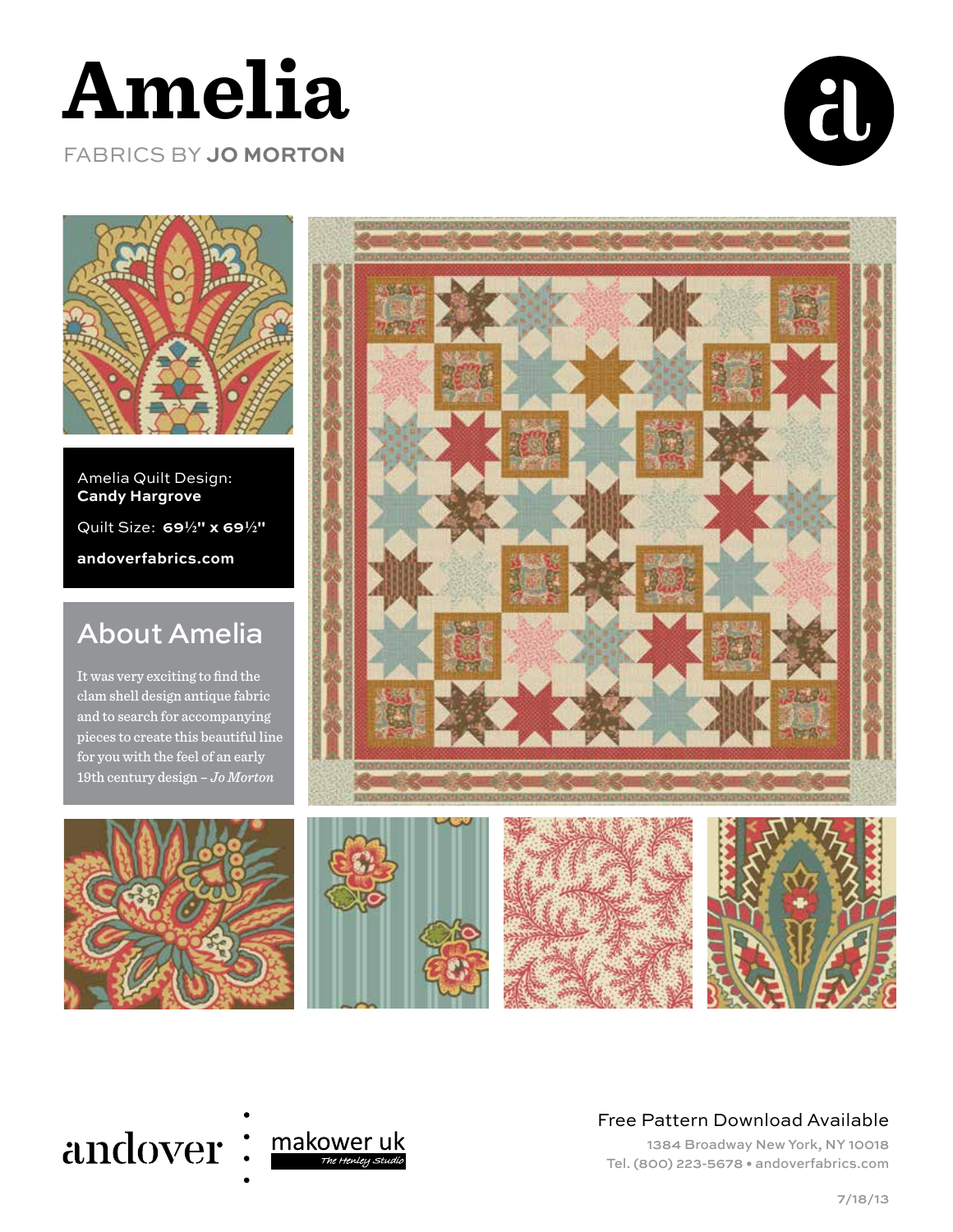# **Amelia Quilt**

Introducing Andover Fabrics new collection: **Amelia** by Jo Morton Quilt designed and made by Candy Hargrove, quilted by Maggi Honeyman

Quilt finishes  $69\frac{1}{2}$ " x  $69\frac{1}{2}$ " 12 Framed Blocks: 8" x 8" 37 Star Blocks: 8" x 8"

*The unusual placement of the two pieced blocks results in a wall quilt with an interesting diagonal design. Elegant paisley clamshells combine with softly colored floral prints and stripes. The subtle use of light, medium, and dark prints forms stars that seem to fade and reappear. All is framed by a lovely striped border print.*

## **Fabric Requirements**

|                   |                | Yardage              | Fabric  |
|-------------------|----------------|----------------------|---------|
| <b>Fabric A</b>   | block centers  | 2 yards              | 7267-B  |
| <b>Fabric B</b>   | outer border   | 2 yard s             | 7268-B  |
| <i>*</i> Fabric C | stars          | $\frac{1}{2}$ yard   | 7269-BN |
| <b>Fabric D</b>   | stars          | $\frac{1}{2}$ yard   | 7270-BN |
| <b>Fabric E</b>   | stars          | $\frac{1}{2}$ yard   | 7271-B  |
| <b>Fabric F</b>   | stars, binding | 1 yard               | 7272-B  |
| <b>Fabric G</b>   | stars          | $\frac{1}{2}$ yard   | 7272-BR |
| <b>Fabric H</b>   | border, stars  | $\frac{3}{4}$ yard   | 7273-BR |
| <b>Fabric I</b>   | stars          | $\frac{1}{2}$ yard   | 7274-B  |
| <b>Fabric J</b>   | block frames   | $\frac{1}{2}$ yard   | 7274-BO |
| <b>Fabric K</b>   | star blocks    | $2\frac{1}{8}$ yards | 7275-BL |
| *Backing          |                | $4\frac{1}{2}$ yards | 7269-BN |
|                   |                |                      |         |

## **Cutting Directions**

**Note:** Read assembly directions before cutting patches. All measurements are cut sizes and include  $\frac{1}{4}$ " seam allowances. Border measurements include extra length for insurance. WOF designates the width of fabric from selvedge to selvedge (approximately 42" wide).

#### **Cutting for 1 Star Block Patches from Background Fabric K:**

Cut (4) corner squares  $2\frac{1}{2}$ " x  $2\frac{1}{2}$ " Cut (4) rectangles  $2\frac{1}{2}$ " x  $4\frac{1}{2}$ " for Flying Geese Units

#### **Star Patches:**

Cut (1) center square  $4\frac{1}{2}$ " x  $4\frac{1}{2}$ " Cut (8) squares  $2\frac{1}{2}$ " x  $2\frac{1}{2}$ " for Flying Geese Units

\***\*Note:** Yardage is sufficient to cut up to 8 stars from the  $\frac{1}{2}$  yard star prints. This allows you flexibility to make more or fewer blocks from these fabric as you wish.

| <b>Fabric A</b> Fussy-cut (12) bias squares $6\frac{1}{2}$ " x $6\frac{1}{2}$ "<br>(read Step 1 before cutting) |
|-----------------------------------------------------------------------------------------------------------------|
| <b>Fabric B</b> Fussy-cut (2) borders $5\frac{3}{4}$ " x $59\frac{1}{2}$ ",<br>cut lengthwise, centering stripe |
| <b>Fabric C</b> $Cut$ <sup>(**</sup> 7) stars<br>(see above for cutting 1 Star Block)                           |

- **Fabric D** Cut (\*\*4) stars
- **Fabric E** Cut (\*\*5) stars
- **Fabric F** Cut (8) strips  $2\frac{1}{2}$ " x WOF for binding Cut (4) setting squares  $5\frac{3}{4}$ " x  $5\frac{3}{4}$ "  $Cut(4)$  stars
- **Fabric G** Cut (\*\*4) stars
- **Fabric H** Cut (2) side borders  $2''$  x  $59\frac{1}{2}$ ", cut crosswise and pieced Cut (2) top/bottom borders  $2''$  x  $56\frac{1}{2}$ ", cut crosswise and pieced Cut (5) stars
- **Fabric I** Cut (\*\*7) stars
- **Fabric J** Cut (24) framing strips  $1\frac{1}{2}$ " x  $8\frac{1}{2}$ " Cut (24) framing strips  $1\frac{1}{2}$ " x  $6\frac{1}{2}$ "  $Cut(1)$  star
- **Fabric K** Cut (148) block background corner squares  $2\frac{1}{2}$ " x  $2\frac{1}{2}$ "
	- Cut (148) rectangles  $2\frac{1}{2}$ " x 4 $\frac{1}{2}$ " for Flying Geese units
- **Backing** Cut (2) panels 39" x 78", pieced to fit quilt top with overlap on all sides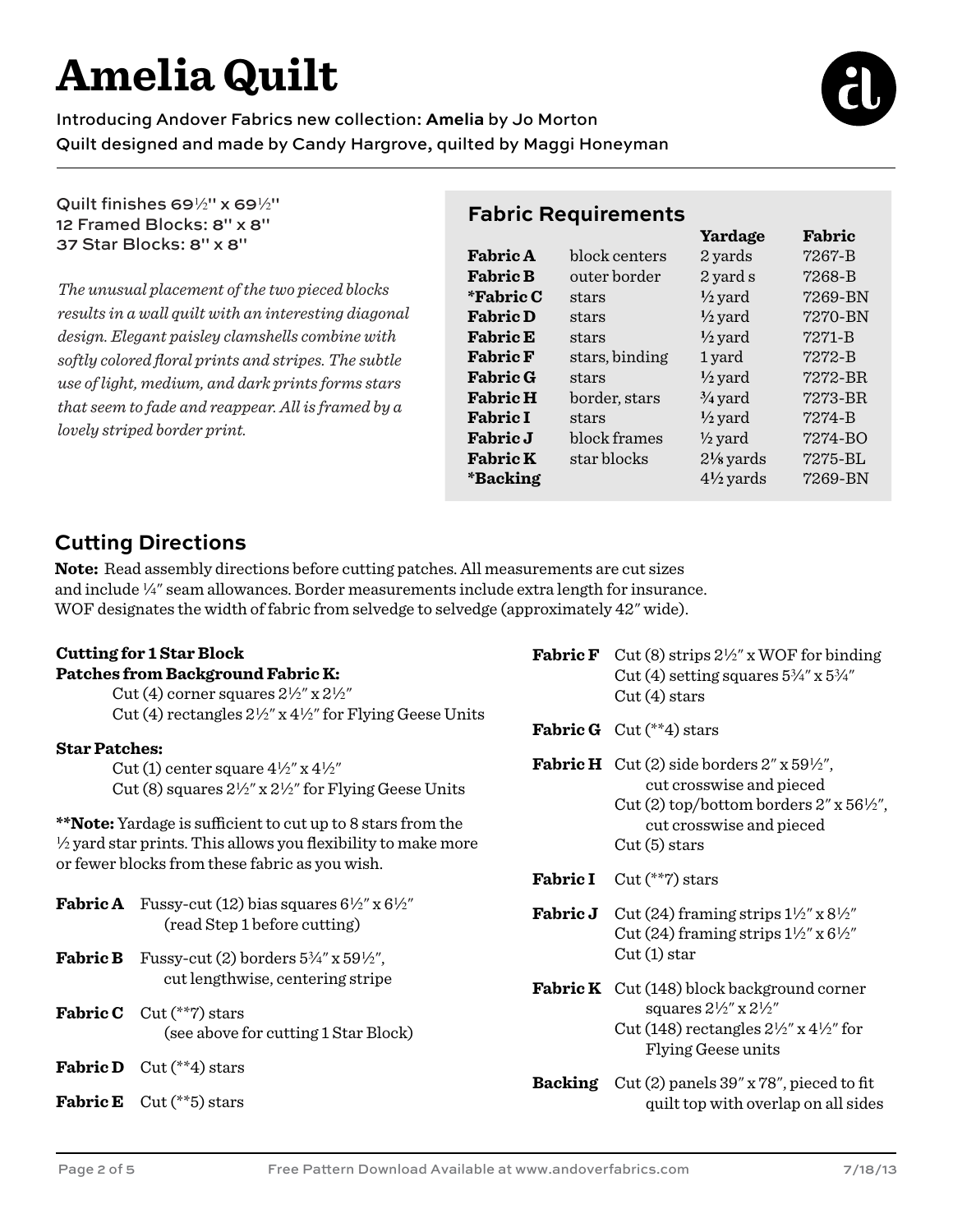## **Making the Quilt**

- **1.** The Framed Blocks have a printed clamshell centered within each middle square. Use a  $6\frac{1}{2}$  square acrylic ruler to cut these patches. Align the diagonal line of the ruler with the diagonal center of a clamshell, referring to the quilt photo for placement. Cut along 2 sides of the ruler. Rotate the fabric and cut the remaining 2 sides. Cut 4 of each color clamshell (red, brown, and blue). Cut each square so clamshells are positioned the same. Handle the squares carefully.
- **2.** Refer to the Framed Block diagram. To prevent the center squares from stretching, pin the framing strips on top of each square, right sides together, and sew with the bias square on the bottom. Sew a Fabric  $J_0^{1/2}$  strip to one side of a clamshell square. Repeat on the opposite side. Press seam allowances away from the middle. Pin and sew the  $8\frac{1}{2}$ " strips to remaining edges. Make 12 blocks like this. Set aside.
- **3.** The Star Blocks are made with quick Flying Geese Units. Draw a diagonal line on the wrong side of each Star Fabric  $2\frac{1}{2}$ " square. Place a marked square on one end of a Fabric K  $2\frac{1}{2}$ " x  $4\frac{1}{2}$ " rectangle, right sides together. Sew on the marked line; trim away and discard excess fabric (Diagram 1). Press open. Repeat this process on the opposite end of the rectangle (Diagram 2) to make a Flying Geese Unit. Make 4 FG Units for each block.
- **4.** Referring to the Star Block diagram, join 4 Flying Geese Units, 4 Fabric K corner squares, and the center  $4\frac{1}{2}$ " square to make 3 rows. Press seam allowances away from the FG Units. Join the rows to make a block. Make a total of 37 Star Blocks.
- **5.** Referring to the Quilt Diagram, position the Star Blocks and Framed Blocks in 7 rows of 7 blocks each, carefully noting placement of the blocks. Follow the diagram for color placement, or arrange the Star Blocks as you wish. Just be sure that the Framed Blocks form diagonal lines in the design and that a dark Star Block is in the center. Rotate the Framed Blocks as shown so the clamshells are pointing away from the quilt's center. Sew the blocks in 7 rows. Join the rows.
- **6.** Sew Fabric H 56½" borders to the sides of the quilt. Sew longer Fabric H borders to the top and bottom.
- **7.** Note how the print of the Fabric B outer border moves around the quilt. Sew Fabric B borders to the sides. Sew Fabric F squares to ends of remaining borders. Sew to the top and bottom.



**Framed Block – Make 12**



### **Finishing the Quilt**

**8.** Layer the quilt with batting and backing and baste. Quilt in the ditch around borders and block patches. Quilt around the printed motifs in the blocks and outer border. Bind to finish the quilt.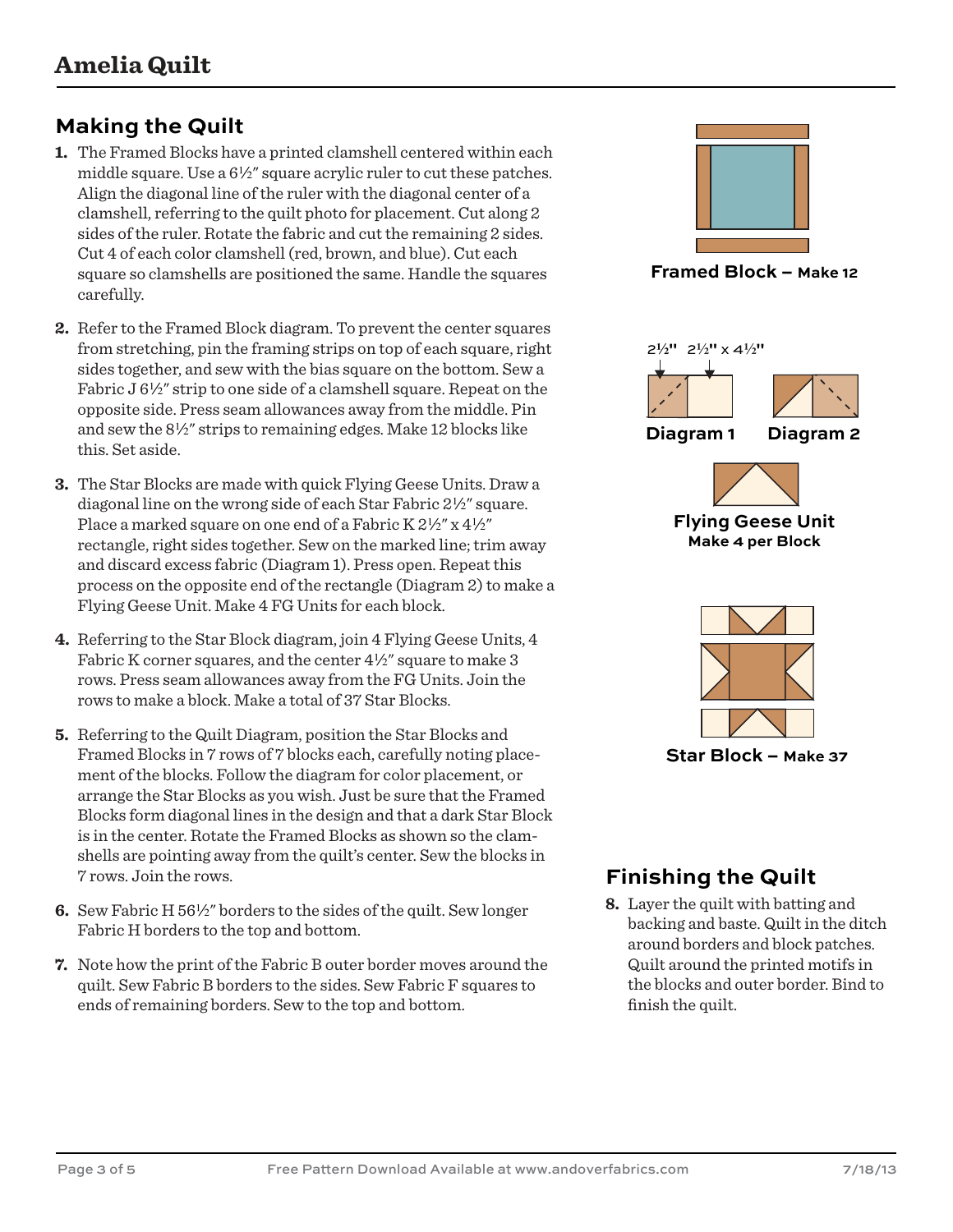

**Quilt Diagram**